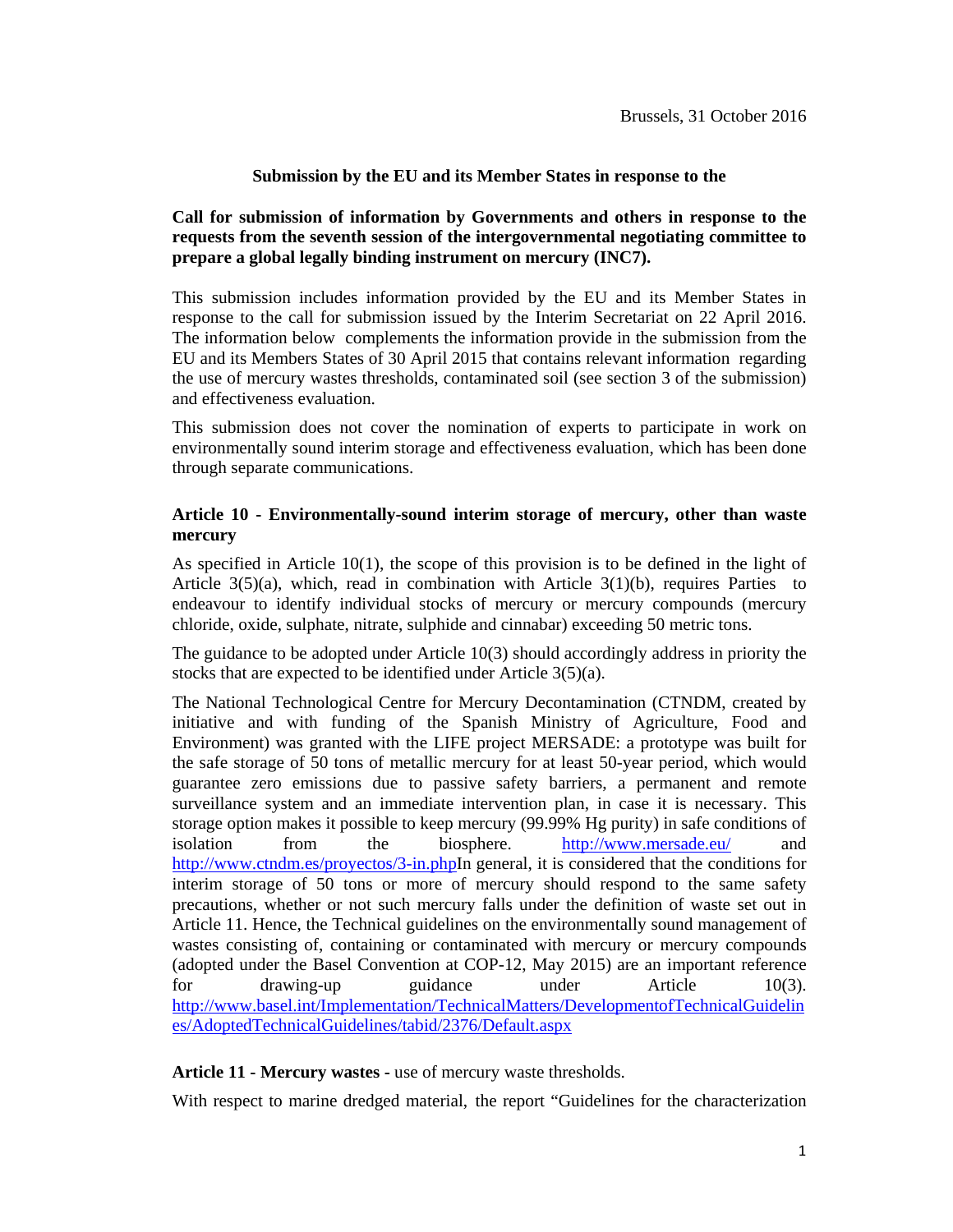of dredged material and its reallocation into public waters", developed by the Spanish Inter-ministry Commission for Marine Strategies, establishes thresholds for different contaminants, for the consideration of these materials as non-hazardous sediments (for Hg: 17 mg/kg on a dry weight basis, referred to the non-coarse fraction, less than 2 mm). http://www.magrama.gob.es/es/costas/temas/proteccion-mediomarino/directrices2015\_tcm7-325119.pdf

# **Article 12 - Contaminated sites**

The following documents contain useful information for preparing draft guidance on the management of mercury-contaminated sites under Article 12(3):

- The **"Guidelines on Best Environmental Practices for the Environmental Sound Management of mercury contaminated sites"** of the Barcelona Convention (MAP/UNEP) were approved by its Conference of the Parties in 2015, with the overall objective of helping in the planning and decision making in all the steps of the remediation of a potentially polluted site. http://195.97.36.231/dbases/MEETING\_DOCUMENTS/15WG421\_12\_ENG.pdf
- REMCOSITE Sino-German Workshop 2008, Final report available at: https://www.grs.de/sites/default/files/pdf/Remcosite\_2008\_Chemieabfaelle\_0.pdf
- IMaHg project Improved management for Hg-contaminated soils final-workshopoverheads (2013), more info available at http://snowmannetwork.com/?page\_id=256
- Mercury Contaminated Sites NICOLE Technical Meeting Summary Paper (2013)
- Mercury Contaminated land management State of the Art NICOLE Mercury Working Group Paper (2012), more info available at www.nicole.org
- Kocman D., Horvat M., Pirrone N., Cinnirella S**.** (2013) Contribution of contaminated sites to the global mercury budget. *Environmental Research*, 125: 160-170. doi:10.1016/j.envres.2012.12.011
- Kovalick W., Montgomery, R., Developing a Program for Contaminated Site Management in Low and Middle Income Countries. The World Bank (2014).
- Sustainable Management of Contaminated Land in the EU: An Overview CLARINET Network (2002)









- Project "Provision of Remedial Solutions for the Boroo Mercury Contaminated Site and Recovery of Mercury" by CTNDM and EMGRISA in Spain in cooperation with POLYECO in Greece from July 2015 to December 2016. Monitoring of surface and groundwater for the remediation of mercury contaminated soils (i.e; phytoremediation, mecury fixation and zero-valent iron nanoparticles, or chemical stabilisation). http://www.ctndm.es/proyectos/7-in.php
- Workshop "Training on mercury management and remediation of contaminated sites", Almadén (Spain), 18-19<sup>th</sup> November 2015, organized by UNEP/MAP and SCP/RAC in the framework of the Horizon 2020 Programme of the European Union.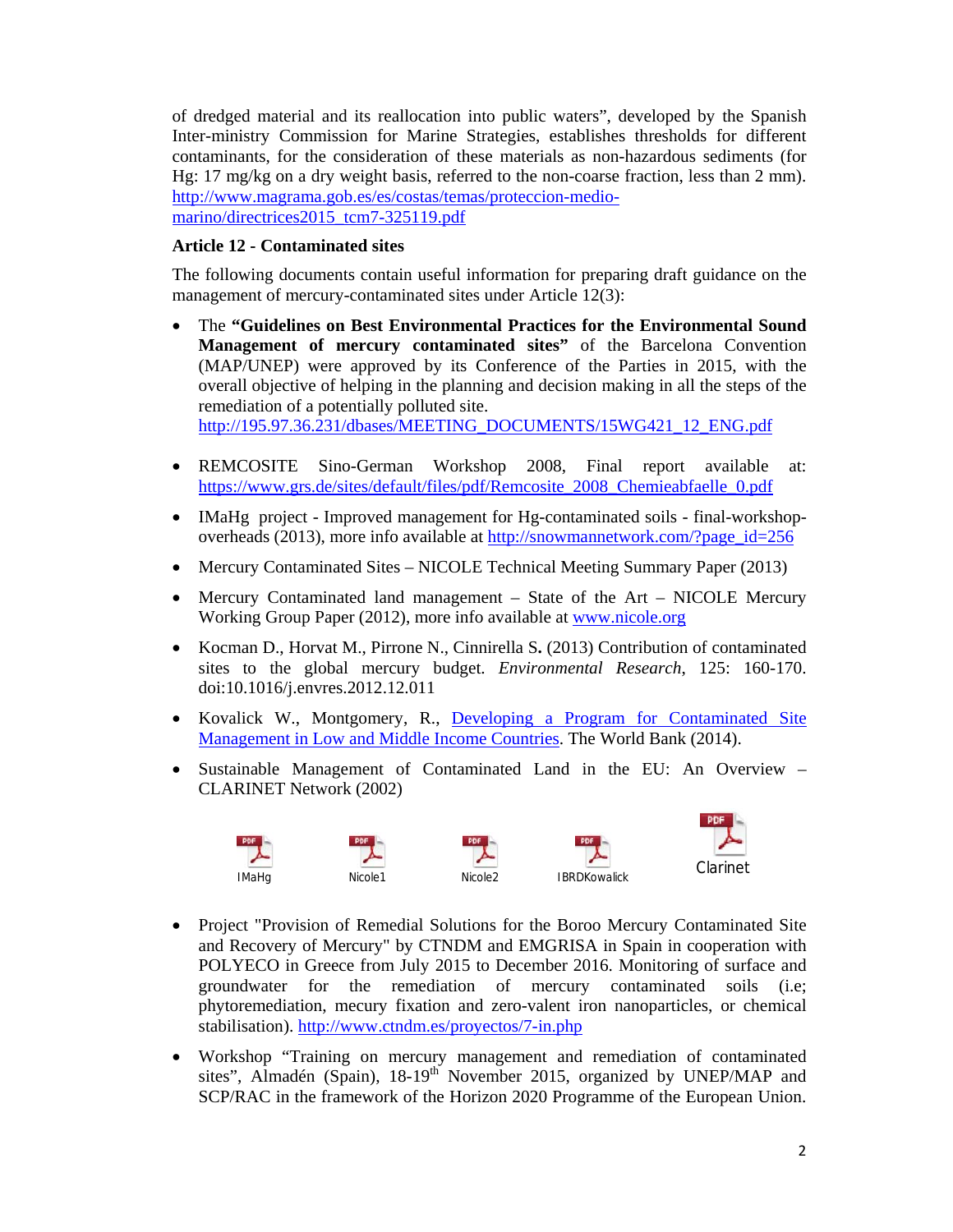It was dedicated to the management and remediation of mercury contaminated sites, with particular focus on the implementation of the Regional Plan of the Barcelona Convention (Protocol for the protection of the Mediterranean Sea against pollution from Land-Based Sources and activities). In the frame of this Workshop, different initiatives on management and remediation of mercury contaminated sites were presented, such as the reconditioning of the "Cerco de San Teodoro" slag heap (Almadén, Ciudad Real, Spain) and "La Soterraña" mercury mine (Asturias, Spain).

http://www.cprac.org/es/archivo-de-noticias/genericas/training-on-mercurymanagement-and-remediation-of-contaminated-soils-a

• The general approach to dealing with contaminated land within the UK is exemplified in Environmental Protection Act 1990: Part 2A Contaminated Land Statutory Guidance which is available at:

https://www.gov.uk/government/uploads/system/uploads/attachment\_data/file/223705 /pb13735cont-land-guidance.pdf.

A particular example is provided in the *Technical Guidance on normal levels of contaminants in Welsh soil* - attached below.



#### **Article 22 - Effectiveness evaluation**

The nature of effectiveness evaluation of the Convention will evolve over time:

- In the shorter term, this will have to be assessed on the basis of monitoring key sources of anthropogenic mercury pollution, such as supply, trade, use and emissions of mercury;
- In the longer term, reduced mercury pollution would translate in reduced levels in the environmental and living organisms, which will allow a full evaluation assessment.

Therefore, at least the first effectiveness evaluation will draw strongly on the information reported by the Parties under Article 21.

It is essential that the concept to be developed for the effectiveness evaluation takes this into account.

The main challenge concerning the effectiveness evaluation and reporting processes will be to gather comparable monitoring data on the presence and movement of mercury and mercury compounds in the environment and on the levels of mercury and mercury compounds observed in biotic media.

Reliable monitoring data is needed and the Global Mercury Observation System (GMOS) and other regional information sources available, such as the European Monitoring and Evaluation Programme (EMEP) the Arctic Monitoring and Assessment Programme (AMAP), will substantially contribute to making such data available. Furthermore, reliable monitoring data could be generated by existing networks and eventually be facilitated by the UNEP Global Mercury Partnership.